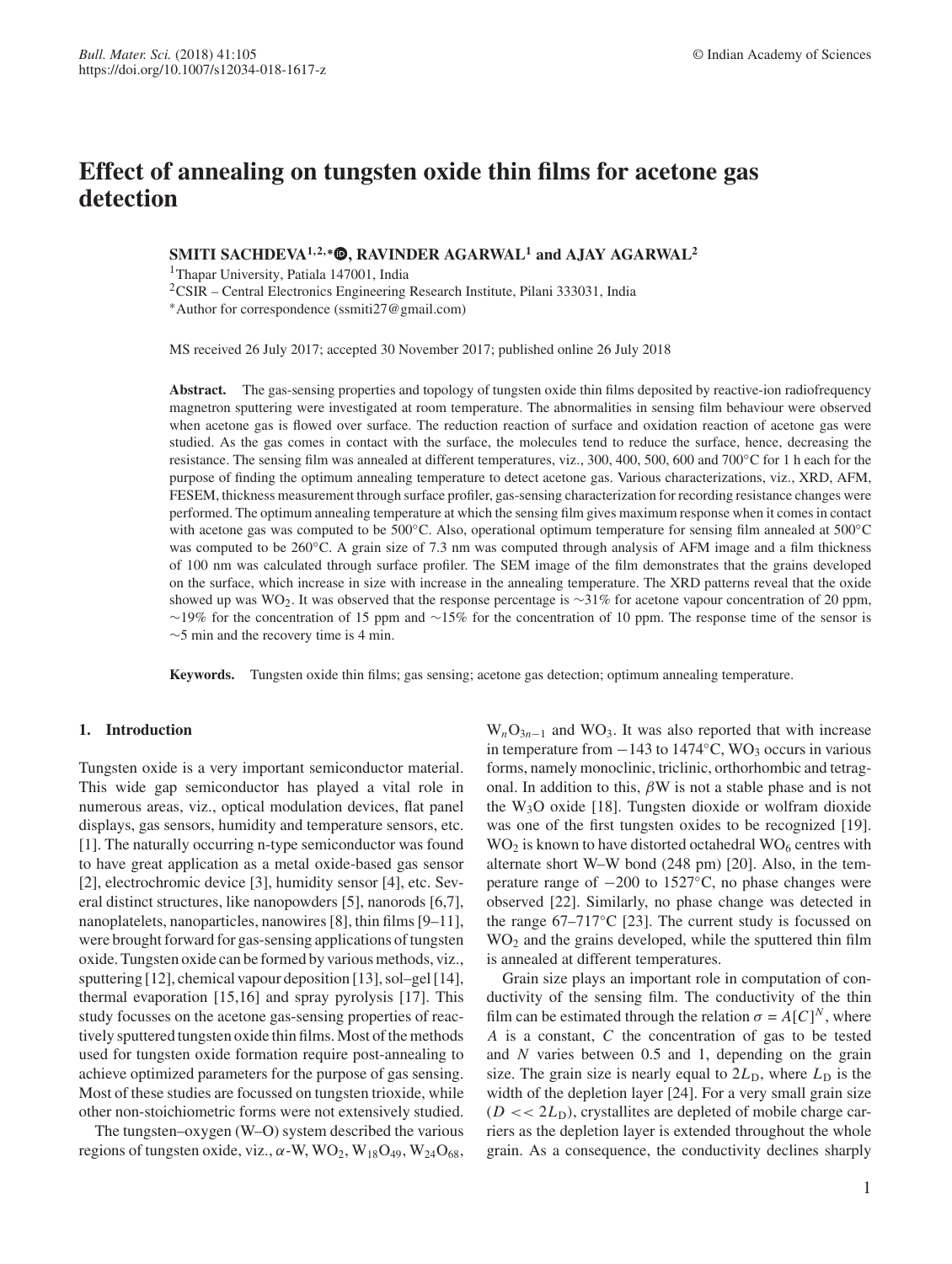since the conduction channels between the grains will vanish. In the case of  $D \geq 2L_D$ , the depletion region around each neck forms a constricted conduction channel within each aggregate [25,26].

The emission of acetone gas, which is widely used in industrial applications, is harmful to human health. In various studies, concentrations of 300–500 ppm were reported to cause irritation of eyes, throat, lungs and nose. With an exposure of around 250 ppm for 4 h, slight effects in performance of some behavioural tests, like mood test and auditory test were observed. As the concentration approaches 1000 ppm, one can experience dizziness, confusion and unsteadiness. Even higher concentrations of 2000 ppm can even cause drowsiness, vomiting and nausea. Further higher concentrations can lead to collapse, coma and even death [27].

Apart from the use in industrial applications, acetone was proven to be a biomarker for diabetes [28]. Breath analysis has attracted many researchers because of its numerous advantages, viz. sample collection is an easy task, breath is a less complex mixture in comparison to other fluids available in the body such as urine or blood, etc. [29]. Acetone, the biomarker for type I diabetes, was considerably in low concentration in human breath. For a healthy individual, the concentration ranges from 0.22 to 0.80 ppm, whereas for a person suffering from diabetes, it exceeds 1.8 ppm [30–32].

The aim of this study is to study the evolution of structural changes in thin film of tungsten oxide  $(WO_2)$  as a function of annealing and its acetone gas detection ability.

## **2. Materials and methods**

#### 2.1 *Preparation of film*

After standard cleaning procedures of n-type silicon wafers, silicon dioxide was thermally grown as an electrical isolation layer with a thickness of  $1 \mu m$ . Tungsten oxide thin films were deposited by reactive-ion sputtering at room temperature maintaining a ratio of 80:20% of argon and oxygen gas, respectively. The flow rates of argon and oxygen gas were set as 32 and 8 ccm, respectively, so as to maintain a ratio of 80:20%. The chamber pressure was maintained at 3 mTorr and the distance between target metal and silicon dioxide sample was set to 15 cm. The process was optimized so as to achieve the thickness of 100 nm. The fabricated devices were diced with a size of 5 mm  $\times$  5 mm. The chips were wire bonded with epoxy at two points to carry on the gas-sensing procedure. These chips were then annealed in ambient air in a chamber at elevated temperatures of 300, 400, 500, 600 and 700<sup>°</sup>C for 1 h each.

#### 2.2 *Characterization of film*

The topography of sensing film was characterized using atomic force microscopy (AFM). The measurements were performed after the deposition process. The thickness of thin film was measured using a surface profiler. The crystallinity was determined using X-ray diffraction (XRD) method. X-ray diffractometer with copper target and  $K\beta$  radiation ( $\lambda$  $= 1.39225$  Å) was used, where the diffracted X-ray intensities were recorded as a function of  $2\theta$ . The sample was scanned from 20 to 90 $^{\circ}$  (2 $\theta$ ) in steps of 0.02 $^{\circ}$ . The imaging of the samples was performed using field emission scanning electron microscopy (FESEM).

The gas-sensing characterization for acetone gas was performed using the setup shown in figure 1. The components of the setup include computerized gas mixer, gas-testing chamber, computer for monitoring the changes in resistance of sensing film, digital multimeter and power supply.

## 2.3 *Gas concentration calculations*

The tungsten oxide thin film device was kept in the gassensing chamber (as shown in figure 1). The base of this gas-sensing chamber was heated at an optimum temperature of 260◦C. The semiconductor films work at a particular temperature, i.e., the surface reactions between the sensing film and the gas to be sensed, take place at an optimum temperature. Initially, the chamber was flushed with dry air and the resistance of the thin film was allowed to stabilize.



Figure 1. Gas-sensing setup for detection of acetone gas.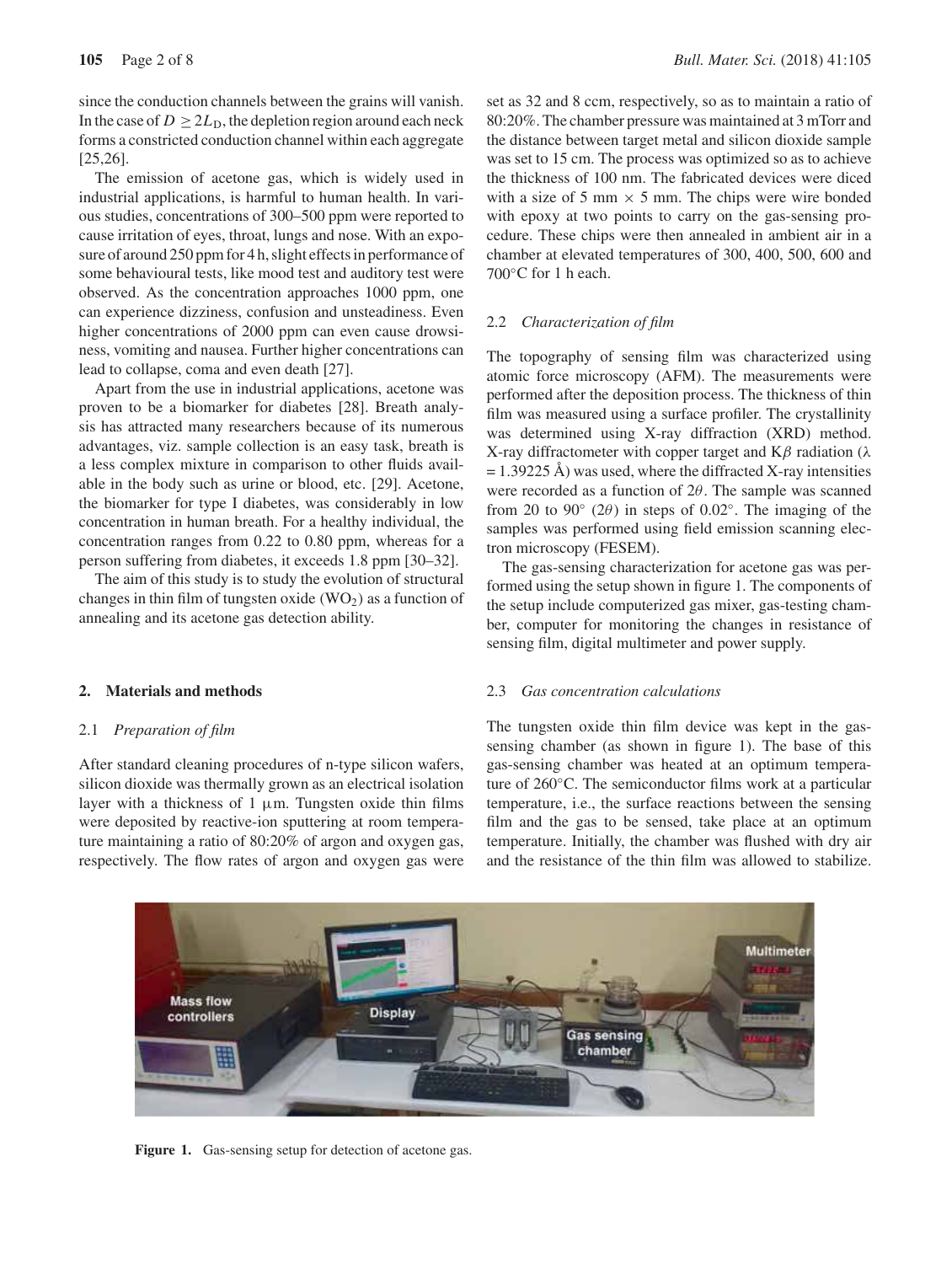

**Figure 2.** XRD pattern for (a) as-deposited tungsten oxide (WO<sub>2</sub>) thin film and annealed at (b) 300, (c) 400, (d) 500, (e) 600 and (**f**) 700◦C (ICSD PDF #820728).

Once the resistance of tungsten oxide thin film was stabilized, the chamber was flushed with acetone gas and the response was calculated using the formula  $S = (R_f - R_i) \times 100/R_i$ , where  $R_f$  is the final resistance obtained after the reaction

with gas and  $R_i$  the initial resistance when the sensing film is in the presence of air. Different concentrations of acetone gas were introduced on the chamber and the response was calculated. The concentration is calculated by considering the flow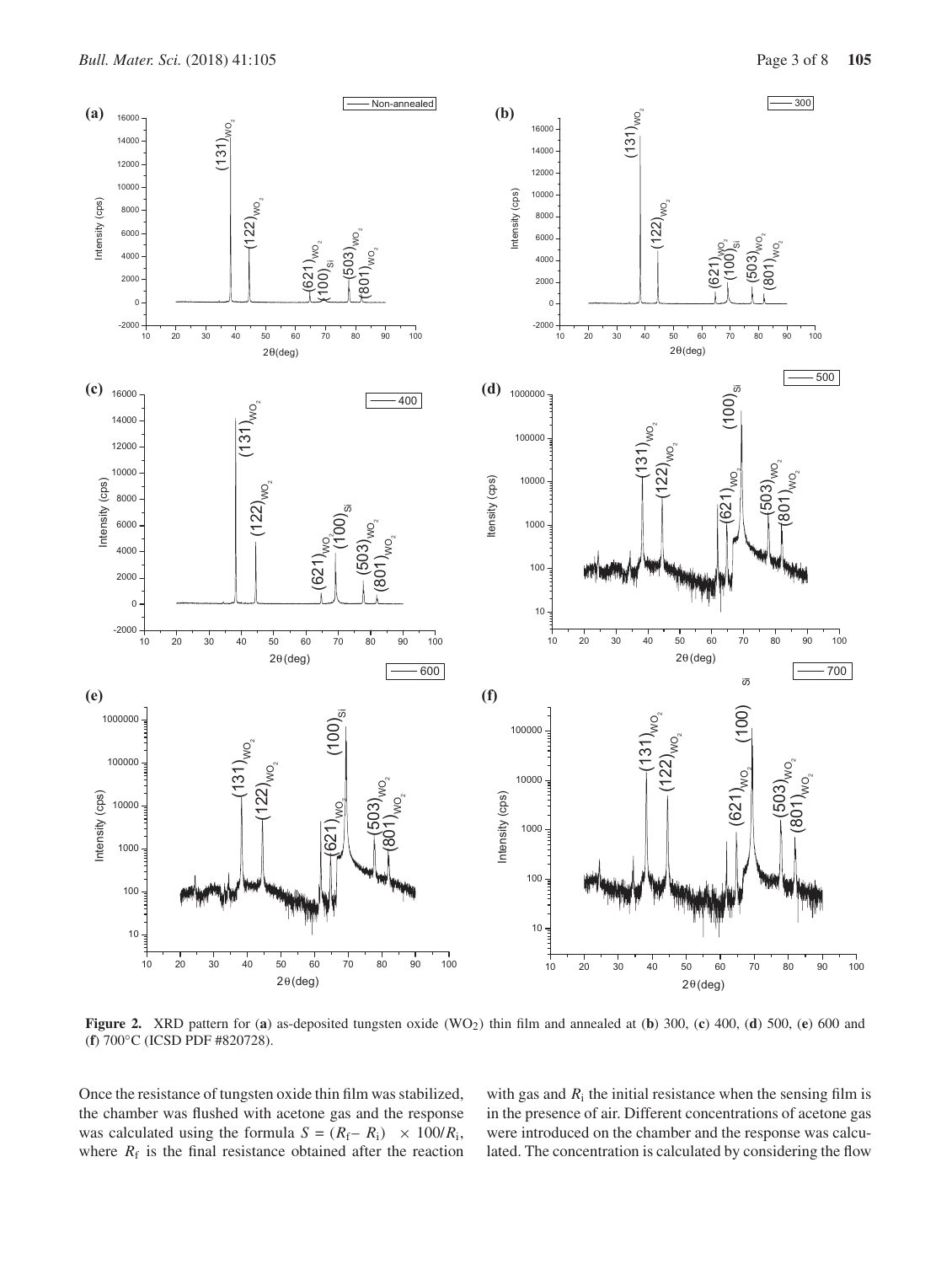

**Figure 3.** Atomic force microscopy images of sensing film for (a) as-deposited tungsten oxide (WO<sub>2</sub>) thin film and annealed at (**b**) 300, (**c**) 400, (**d**) 500, (**e**) 600 and (**f**) 700◦C. (a) Grain size: 4 nm, roughness: 0.0356 nm; (b) grain size: 8.1 nm, roughness: 0.0604 nm; (c) grain size: 9.5 nm, roughness: 0.0519 nm; (d) grain size: 7.3 nm, roughness: 0.1169 nm; (e) grain size: 6.6 nm, roughness: 0.1074 nm; (f) grain size: 6.5 nm, roughness: 0.0930 nm.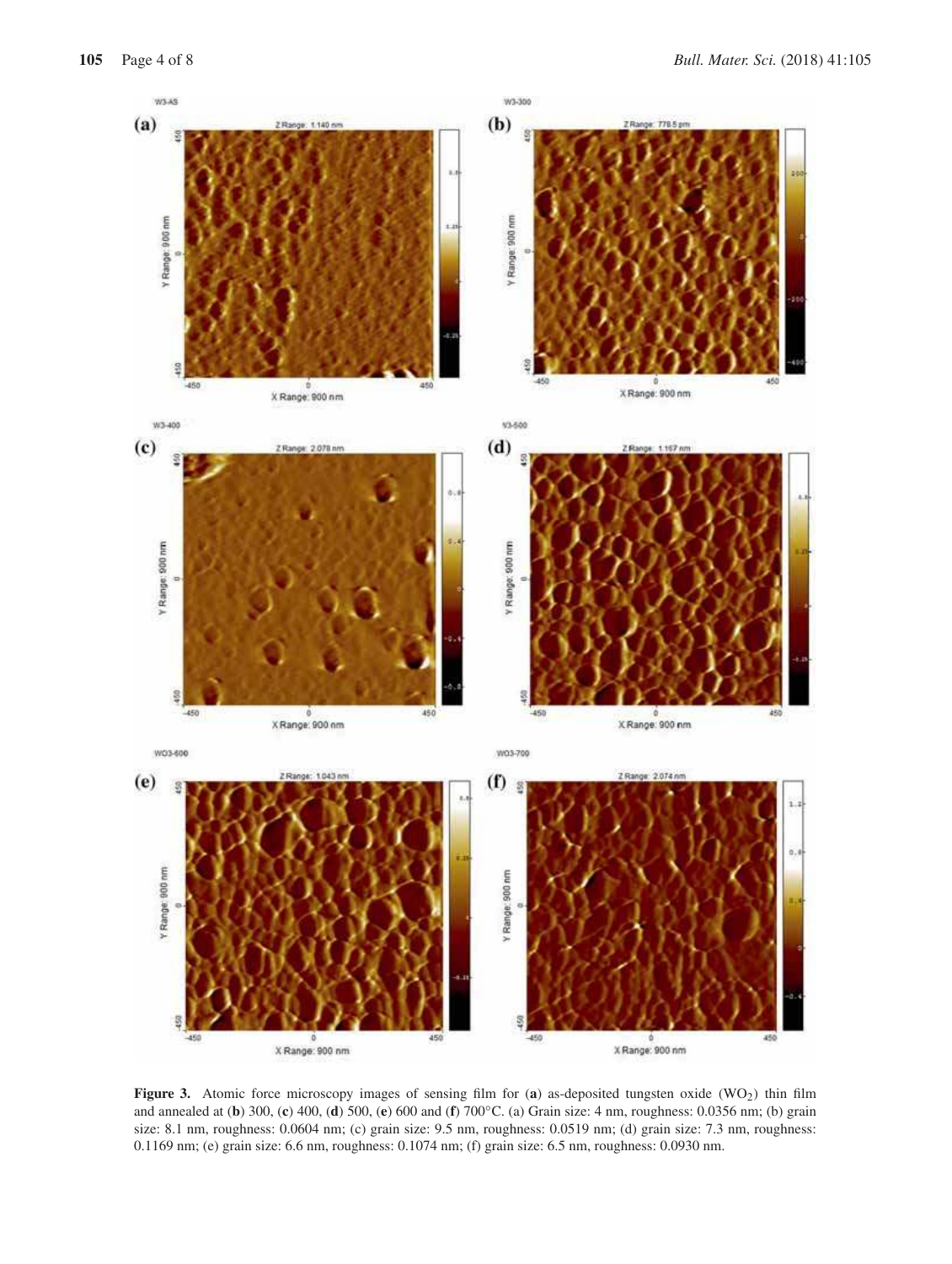

**Figure 4.** SEM images of sensing film for (**a**) as-deposited tungsten oxide (WO<sub>2</sub>) thin film and annealed at (**b**) 300, (**c**) 400, (**d**) 500, (**e**) 600 and (**f**) 700◦C.

rates of dry air and acetone gas. The method to calculate the concentration is described as follows:

Flow rate of acetone gas,  $x = 12$  ccm,

Flow rate of dry air,  $y = 288$  ccm.

Therefore,

Total flow rate =  $x + y = t = 12$  ccm + 288 ccm = 300 ccm, Volume % of gas =  $x/(x + y) \times 100 = (x/t \times 100) =$  $12/(12 + 288) \times 100 = 4\%.$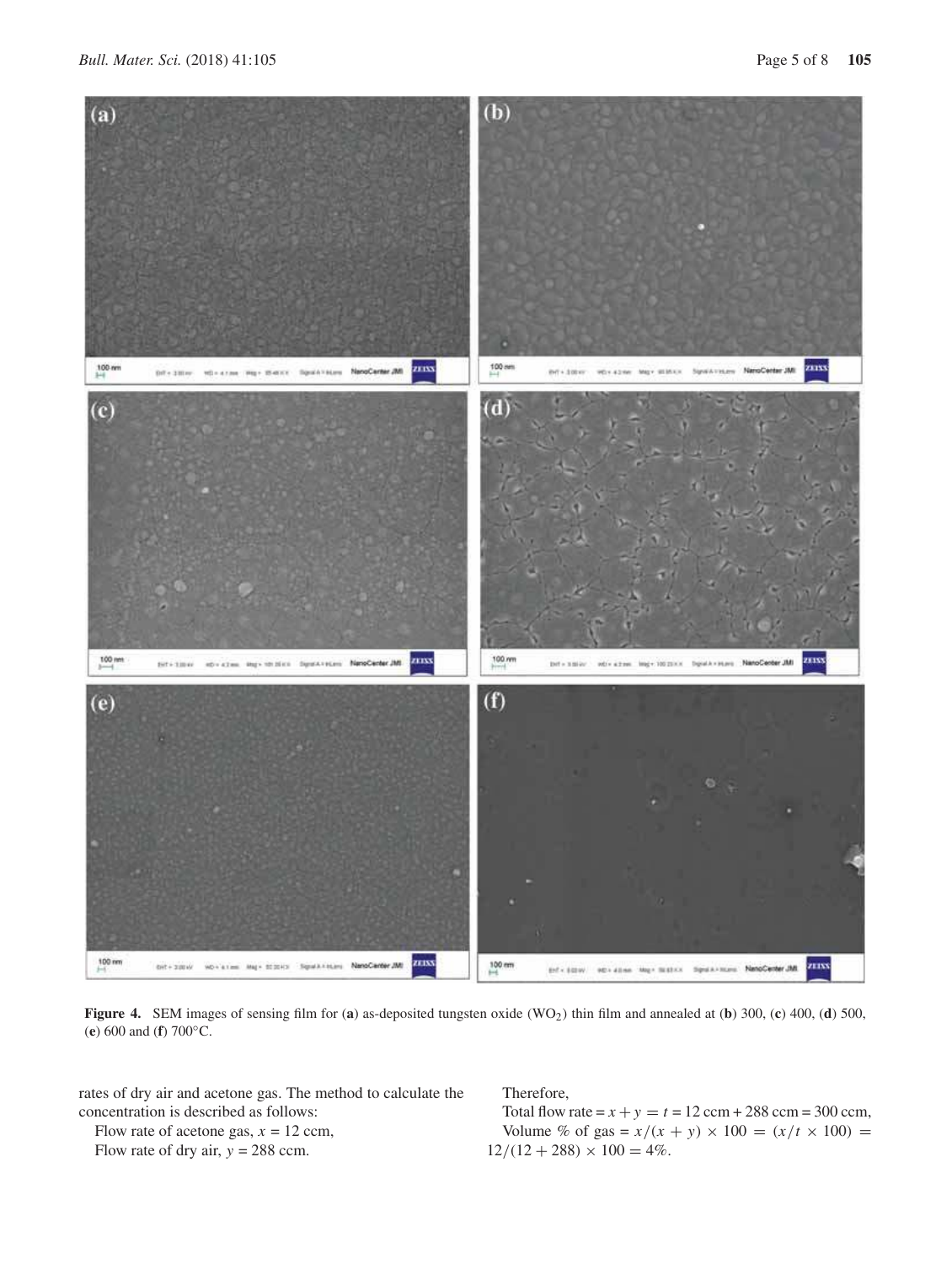Concentration of acetone gas cylinder at which it is filled  $= 500$  ppm.

Therefore,

Concentration of acetone gas =  $4\%$  of 500 ppm =  $(4/100) \times$  $500 = 20$  ppm.

It can be stated as follows:

Required concentration (ppm) = Volume fraction  $\times$  Concentration of cylinder (ppm).

Hence, if the flow rates are known, the required concentration of acetone gas can be computed. For example:

required concentration of acetone gas = 20 ppm,

concentration of cylinder = 500 ppm,

Total flow,  $t = 300$  ccm.

Therefore, by using the formula:

Required concentration (ppm) = Volume fraction  $\times$  Concentration of cylinder (ppm),

i.e.,  $20 = x/t \times 500$ ,

i.e.,  $20 = x/300 \times 500$ .

Hence,  $x = 12$  ccm and  $y = t - x = 500$  ccm  $-12$  ccm = 288 ccm.

Therefore, it is concluded that by setting these flow rates of acetone gas and dry air, the concentration of acetone gas can be computed.

#### **3. Results and discussion**

The film thickness was computed as nearly 1000 Å, i.e., 100 nanometres using the DEKTAK surface profiler. The XRD patterns depicted in figure 2 reveal the formation of orthorhombic phase of tungsten oxide. The XRD pattern (figure 2) of the thin film indicated reflections of  $WO_2$  (ICSD) PDF #820728) with average cell parameters:  $a = 9.716$  Å,  $b = 8.438$  Å,  $c = 4.756$  Å.

The AFM measurements (figure 3) were further carried out to monitor the changes in surface morphology of the thin film. With increase in the annealing temperature, it was observed that the grain size was increased, giving rise to larger crystallites. The grain size varied from 4 to 6.5 nm. The evolution of the grain size as a function of annealing is shown in figure 4. The roughness of the film also varied from 0.0356 to 0.0930 nm. Roughness plays an essential role, while sensing the target gas. It was depicted that surface roughness enhances film sensitivity towards the target gas [33]. Many researchers have drawn their attention to the roughness of the thin film to enhance the sensitivity [34,35].

The samples annealed at different temperatures were viewed through scanning electron microscope (SEM) and distinguishable grain boundaries were observed. The SEM images in figure 4 reveal that with increase in the temperature at which the thin films are annealed, grains size increases from 300 to  $700^{\circ}$ C.

Each annealed sample was tested for its capability of detecting acetone gas. It was observed that the maximum response was observed at tungsten oxide film annealed at 500◦C, i.e., 30% for 20 ppm of acetone towards tungsten oxide thin film. Hence, the optimized annealing temperature was computed as 500◦C as shown in figure 5. It can be stated that a grain size of 7.3 nm was observed as an optimized value for sensing acetone gas. Grain size plays an important role in the computation of conductivity. An optimum grain size is required to have proper gas sensing and reactions between the substrate and the gas molecules. The semiconductor films work at a particular temperature, i.e., the surface reactions between the sensing film and the gas to be sensed take place at an optimum temperature. Response percentage at different temperatures was computed so as to discover the optimum temperature. The response was calculated using the formula  $S = (R_f - R_i)$  $\times$  100/*R*<sub>i</sub>, where *R*<sub>f</sub> is the final resistance obtained after the reaction with gas and  $R_i$  is the initial resistance when the sensing film is in the presence of air. Figure 6 shows the graph for optimum temperature, which was computed as 260◦C.

The sensing film creates oxygen ion species  $O^-$  and  $O^{2-}$ when in air, i.e., the  $WO<sub>2</sub>$  film interacts with the oxygen, by transferring the electrons from the conduction band to adsorbed oxygen atoms, resulting into the formation of ionic species such as  $O^{2-}$  or  $O^-$ .

$$
O_2(gas) \leftarrow \rightarrow O_2 \text{ (adsorbed)},
$$
  
\n
$$
O_2 \text{ (adsorbed)} + e^- \leftarrow \rightarrow O_2^-,
$$
  
\n
$$
O_2^- + e^- \leftarrow \rightarrow 2O^-.
$$



**Figure 5.** Optimum annealing temperature.



**Figure 6.** Plot for calculation of optimum temperature at which sensing film operates efficiently.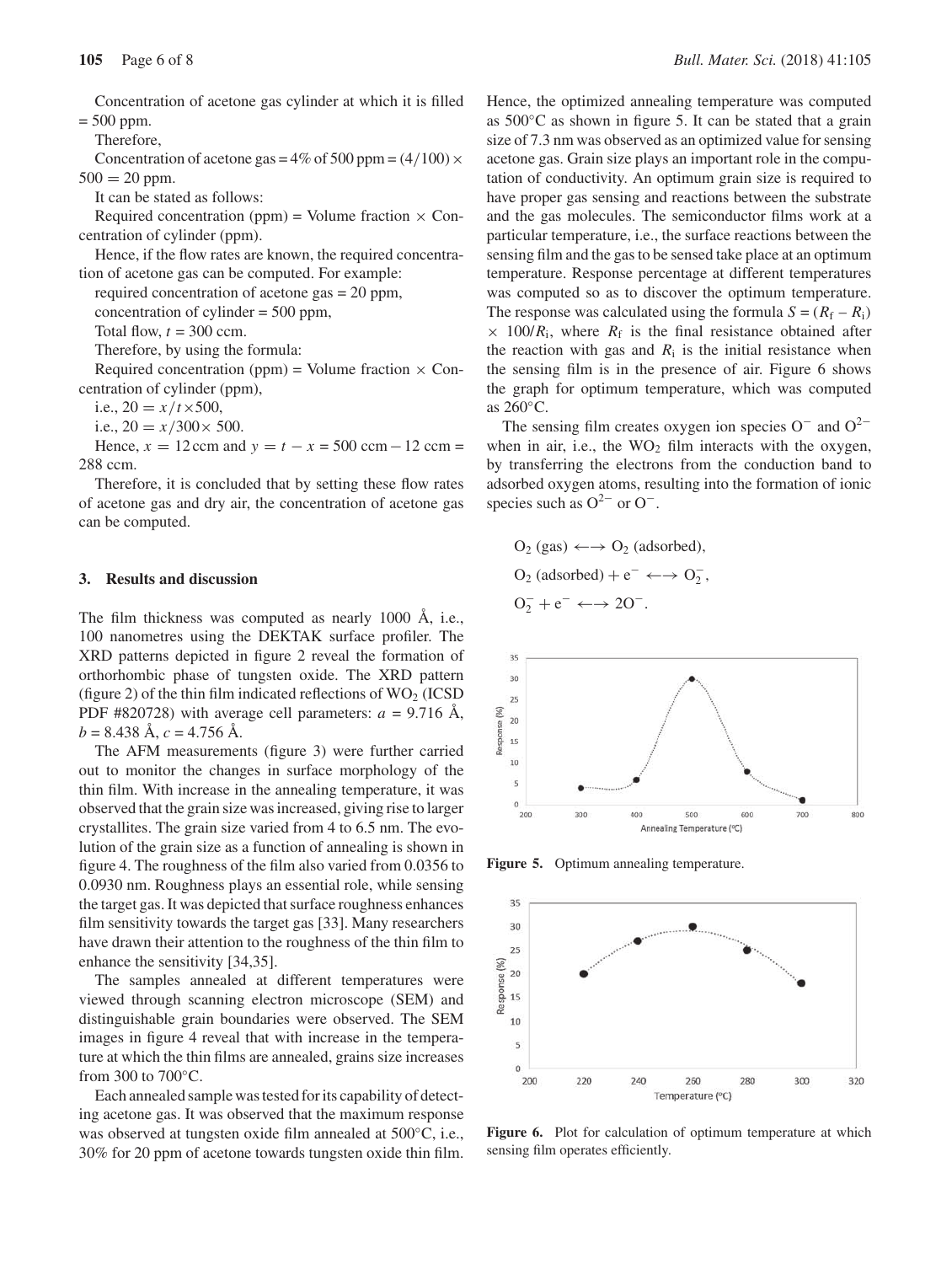The electron transfer from the conduction band to the chemisorbed oxygen results in the decrease in electron concentration of the film. As a consequence, an increase in the resistance of the tungsten oxide film is observed. When the sensing film is exposed to reducing gas like acetone, the acetone vapour reacts with the chemisorbed oxygen releasing an electron back to the conduction band, which decreases the resistance of the tungsten oxide film [35].

$$
CH_3COCH_3 (gas) + OH^- \rightarrow CH_3CHO + CH_3O^-,
$$
  
\n
$$
CH_3COCH_3 (gas) + O^- \rightarrow CH_3COC^+H_2 + OH^- + e^-,
$$
  
\n
$$
CH_3CHO + O (bulk) \rightarrow CH_3COOH + O (vacancies),
$$

or

$$
CH_3COCH_3(gas) + O^- \rightarrow CH_3C^+O + CH_3O^- + e^-,
$$
  
\n
$$
CH_3C^+O \rightarrow C^+H_3 + CO,
$$
  
\n
$$
CO + O^- \rightarrow CO_2 + e^-.
$$

Time *vs.* resistance plots were constructed to observe the response of acetone over  $WO<sub>2</sub>$  sensing film. Different concentration levels were tested as shown in figures 7, 8 and 9.

It was observed that the response percentage is ∼31% for acetone vapour concentration of 20 ppm, ∼19% for the concentration of 15 ppm and ∼15% for the concentration of 10 ppm. The response time of the sensor is ∼5 min and the recovery time is 4 min. The shelf life of this sensor is ∼1 month. The repeatability of the sensor is 0.577, which means that the majority of response measurements of acetone gas are expected to be within 0.577 of the stated response percentage in the text.



**Figure 7.** Resistance changes in sensing film when exposed to 20 ppm of acetone at 260◦C for a particular time interval. Three cycles of exposure, which are turned on and off as shown.



**Figure 8.** Resistance changes in sensing film when exposed to 15 ppm of acetone at 260◦C for a particular time interval. Three cycles of exposure, which are turned on and off as shown.



**Figure 9.** Resistance changes in sensing film when exposed to 10 ppm of acetone at 260◦C for a particular time interval. Three cycles of exposure, which are turned on and off as shown.

### **4. Conclusion**

Tungsten oxide was proven to be a great metal oxide material for gas-sensing applications. Characterization of such important material gives a glimpse of its gas-sensing properties. The process of annealing the tungsten oxide film at an elevated temperature of 500◦C gave rise to formation of grains with a mean grain size of 7.3 nm. Grain size plays an important role in computation of conductivity. Tungsten oxide thin films were annealed at different temperatures ranging from 300 to 700◦C and an increase in grain size was observed with increase in annealing temperature. Various characterizations, viz., XRD, AFM and SEM were performed to observe the changes in topography of the film. This work was focussed towards sensing of acetone gas through a thin film of tungsten oxide. Gas sensing is a complex surface chemistry process. The sensing film of metal oxide develops oxygen ions on its surface. These oxygen ion species trap the electrons present